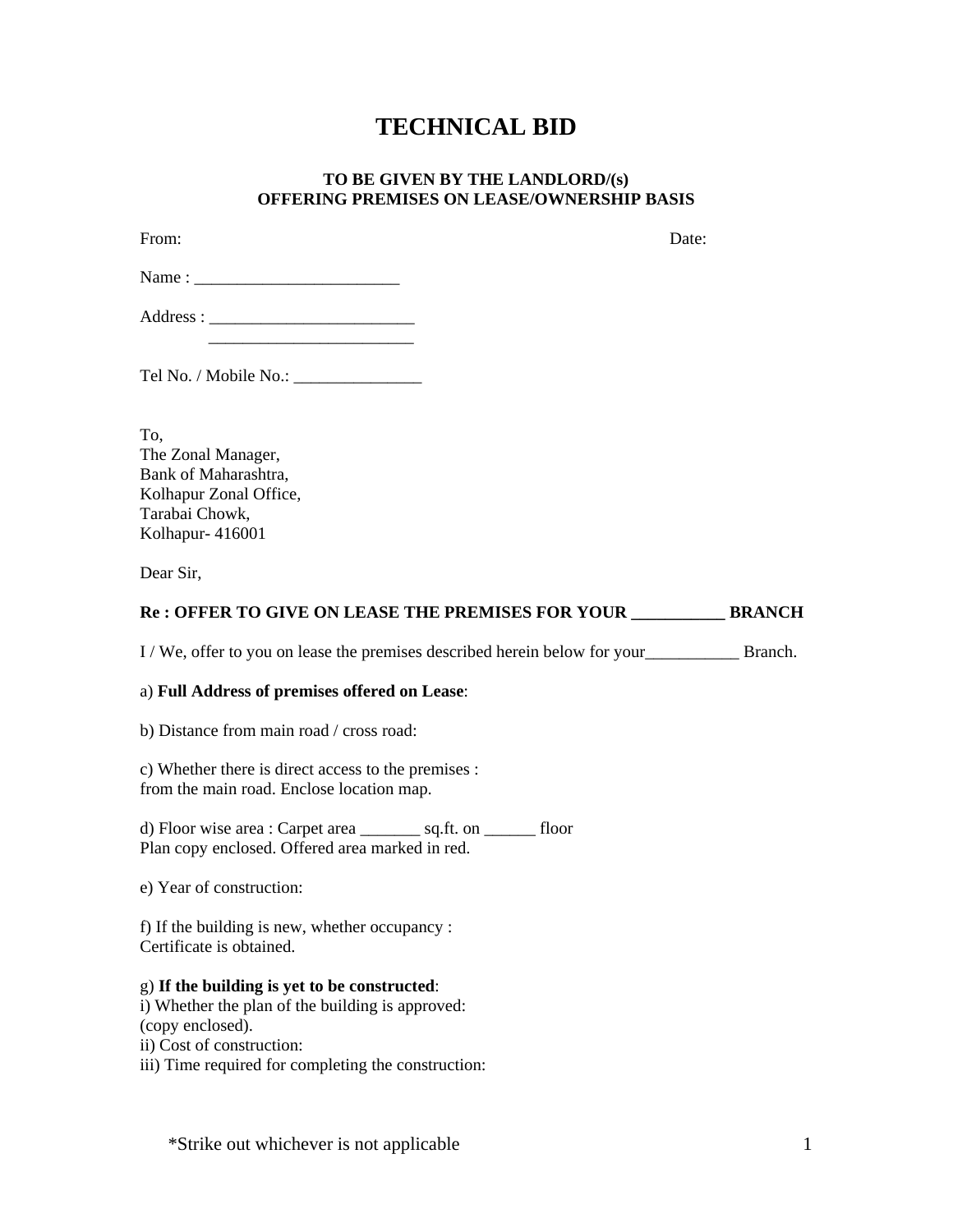### h) **If the building is old whether repairs** /:

renovation is required.

j) If so cost of repairs / construction:

k) Boundaries:

East: West: North: South:

Note: Rentable floor area includes carpet area of sanitary convenience, kitchen, pantry, canteen, store etc. and internal passage and corridor if any.

l) **Lease Period**: [Bank would like to have 15 years lease period.]

- 1) \_\_\_\_\_\_\_\_ years from the date of handing over possession [after completion of construction, repairs, renovations, additions, alterations etc] with \_\_\_\_\_\_\_\_\_% enhancement in rent every \_\_\_\_\_\_ years.
- 2) You are however at liberty to vacate the premises at any time during the pendency of lease by given three month's notice in writing, without paying any compensation for earlier termination.
- m) **Taxes / Rates**:
	- All existing and enhanced Municipal Corporation taxes, rates and cesses will be paid by me/us / bank.
	- The present taxes are Rs. \_\_\_\_\_\_\_\_ p.a.
	- Service tax will be paid by me/us / bank

### n) **Maintenance / Repairs**:

- 1.) Bank shall bear actual charges for consumption of water. I/We undertake to provide separate meter for this purpose. I/We shall arrange 10-30 KVA electricity load on a separate meter in Bank's name. All expenses for the same except deposit payable to the Electricity Board will be paid by us.
- 2.) All repairs including annual / periodical white washing and annual / periodical painting will be got done by me/us at my/our cost. In case the repairs and/or white/ colour washing is/are not done by me/us as agreed now, you will be at liberty to carry out such repairs, white/ colour washing at our cost and deduct all such expenses from the rent payable to us.
- 3.) Rental Deposit :

You have to give us a sum of Rs.  $\frac{1}{1}$  (Rs.

 \_\_\_\_\_\_\_\_\_\_\_\_\_\_\_\_\_\_\_\_\_\_\_\_\_\_\_\_\_\_\_\_\_) being the advance rent deposit for **three months** which will be refunded to you at the time of vacating the premises or you are at liberty to adjust the amount from the last 3 month's rent payable by me/us by you before you vacate (**Applicable only where no loan component is involved**).

**Lease Deed / Registration charges**: I/We undertake to execute regular lease deed, in your favour containing the mutually accepted / sanctioned terms of lease at the time of delivery of possession. I/We undertake to bear the charges towards stamp duty and registration charges for registering the lease deed on the basis of **50:50** between the Bank and me/us.[i.e. lease expenses are to be shared equally by the Bank & the landlords]

\*Strike out whichever is not applicable 2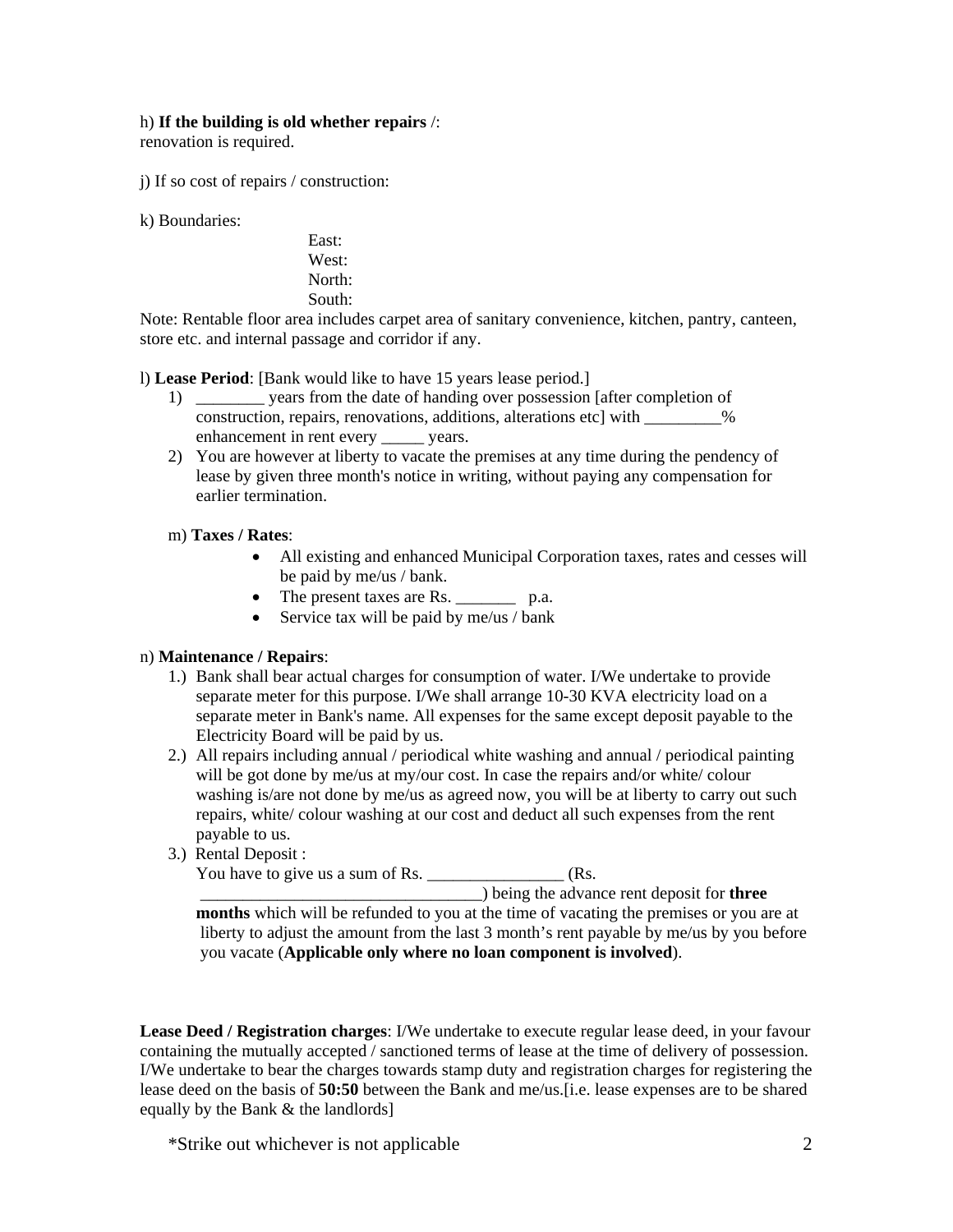# **D E C L A R A T I O N**

- A) I/We, am/are aware that, the rent shall be calculated as per the **carpet area** which will be measured in the presence of landlord/s and Bank Officials after completion of the building in all respects as per the specification/requirement of the Bank.
- B) The concept carpet area for rental purpose was explained to me/us and clearly understood by me/us, according to which the area occupied by toilets, staircase, pillars, and service shafts more than 02 sq.mtr. in area, balcony, common passage, A/c plant room, walls and other uncovered area, would be excluded for arriving at rental payments : (Strike out whichever is not applicable, particularly for toilets).
- C) I/We agree to provide the following amenities :
- Construction of Strong-Room as per RBI specifications and size of about 300 sft. We will also raise a brick wall within the Strong-Room, with a Steel grill door segregating cash safe section from locker section. The walls of the Strong-room have to be 12" RCC reinforced with Steel 'Jala'. **Strong-Room main door with grill door will be provided by the Bank.**
- Construction of platforms in cement-concrete or brick work 22" wide, 6" high and length as per Architect's drawings for keeping lockers etc. in the Strong-Room area.
- Flooring in vitrified / porcelain tiles of colour and size specified by Bank's Architect.
- Separate toilets for ladies and gents with provision of W/C, WHB, urinals and necessary faucets.
- Construction / alteration of staircase if any as per Architect's drawings and specifications.
- External finish given to the walls will be red / black granite stone 18mm thick.
- All entry and exit points will be secured by aluminum frame doors with 12 mm glass, grills, collapsible gates and mechanical shutters.
- Provision of aluminum frame windows with glass and MS grills as specified by the Bank's Architect.
- All brick walls / CC platforms / cc lofts or any other civil work as may be required at the time of execution of Bank's interior work will be at the lessor's cost.
- Painting of premises before delivery of possession and every 3 years thereafter. Major repairs as and when necessary to be carried out by the lessor's as and when required.
- Bank will use part of the terrace of the building free of any rental charge for installation of V-SAT antenna and noiseless gen-set, in case of need.
- All bricks walls/ RCC for ATM cabin will be constructed by me/ us at our cost.
- Bank's Sign Boards: As long as the premises are occupied by the Bank, lessors or any other person or firm will not put up any hoarding on the portion of the premises meant for Bank's own sign-boards.
- D) **I/We declare that I am/we are the absolute owner of the plot/building offered to you and having valid marketable title over the above**.
- E) The charges/fees towards scrutinizing the title deeds of the property by the Bank's approved lawyer will **be borne by me/us**. Approved plan showing the offered area in red together with related papers/permissions etc are enclosed. List of amenities available are enclosed on separate sheet.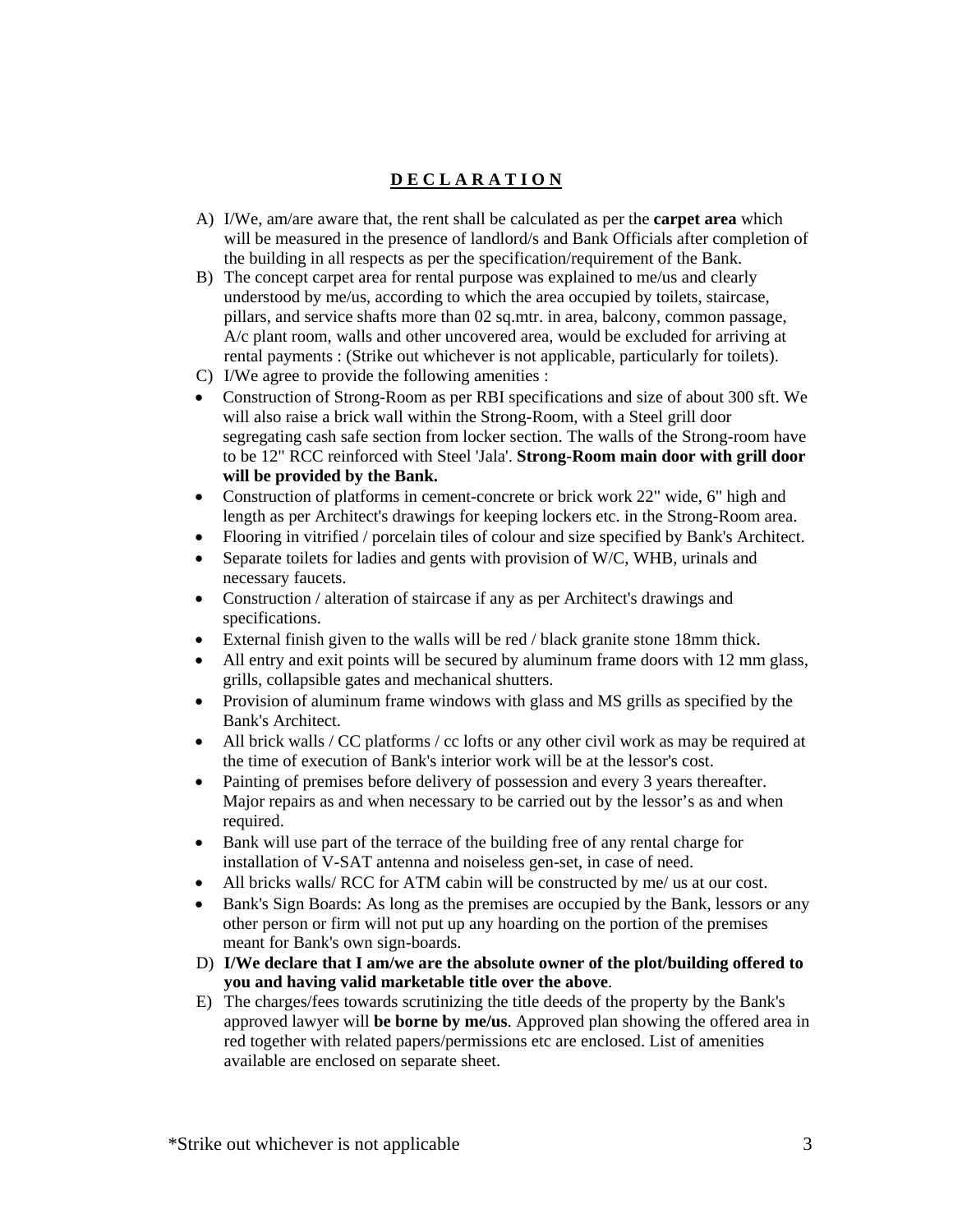- F) You are at liberty to remove at the time of vacating the premises, all electrical fittings and fixtures, counters, safes, safe deposit lockers, cabinets, strong room, partitions and other furniture put up by you.
- G) If my/our offer is acceptable, I/We will give you possession of the above premises on
- \_\_\_\_\_\_\_\_\_\_\_\_\_\_. H) I/We further confirm that this offer is irrevocable and shall be open for \_\_\_\_\_\_ days from date hereof, for acceptance by you.[minimum validity period 90 days]
- I) I/We undertake to obtain "No Objection Certificate" for letting out the premises to bank before handing over the possession to bank (Applicable for premises under Residential category).

(Owners / Signature)